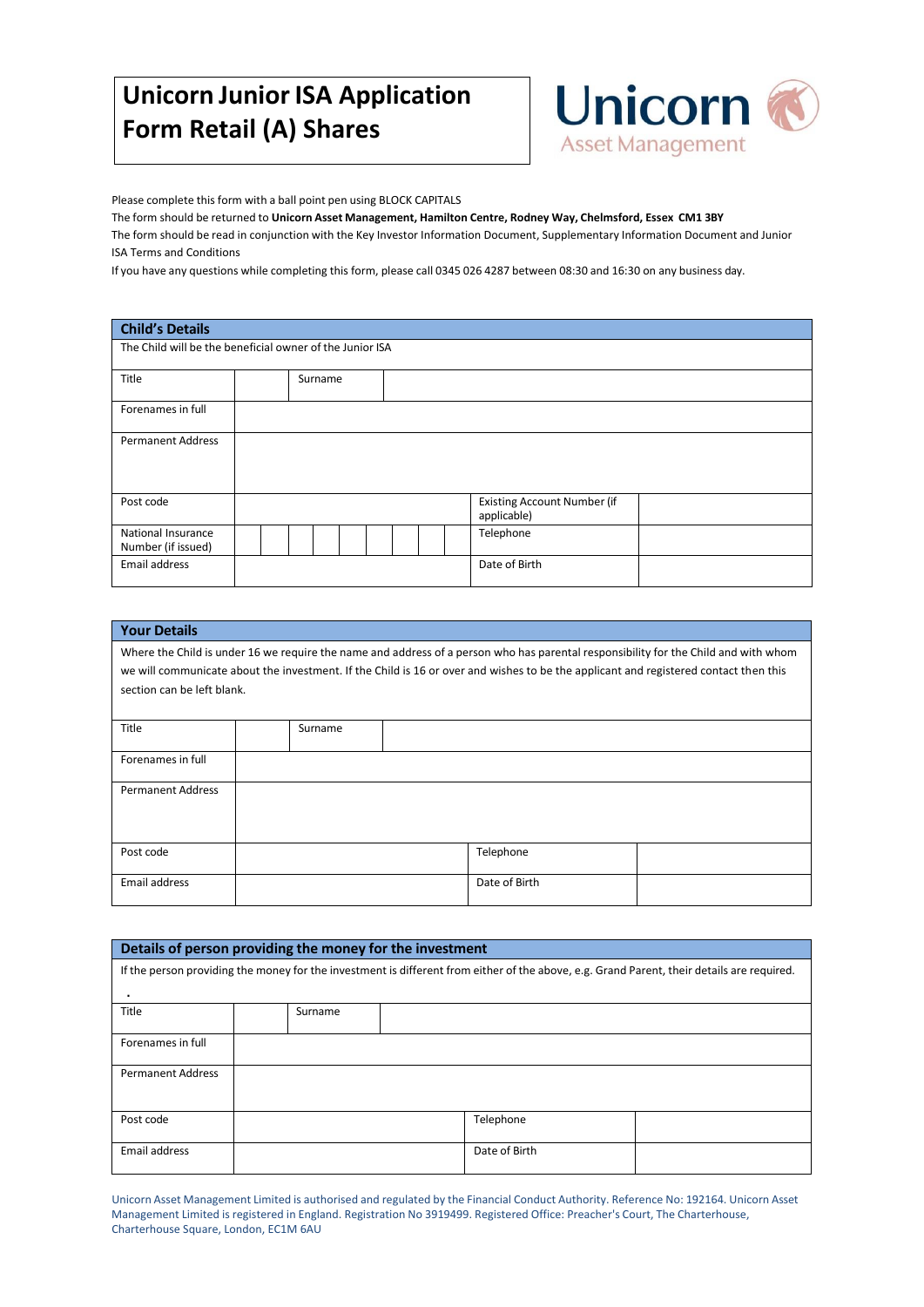| Investment                                                         |                    |              |                  |
|--------------------------------------------------------------------|--------------------|--------------|------------------|
| Please instruct how you would like your investment to be allocated |                    |              |                  |
|                                                                    |                    |              |                  |
|                                                                    |                    |              |                  |
|                                                                    | Initial Investment | Monthly      | Reinvest Income  |
|                                                                    |                    | Contribution | Yes/No           |
| <b>UK Growth</b>                                                   | $\mathbf{f}$       | £            |                  |
| Mastertrust                                                        | £                  | $\epsilon$   |                  |
| <b>Outstanding British Companies</b>                               | $\epsilon$         | $\epsilon$   | Yes *            |
| UK Income - Income shares                                          | $\epsilon$         | $\mathbf{f}$ |                  |
| UK Income - Accumulation shares                                    | $\mathbf{f}$       | $\epsilon$   | Yes <sup>*</sup> |
| <b>UK Smaller Companies</b>                                        | £                  | $\mathbf f$  |                  |
| UK Ethical - Income shares                                         | $\epsilon$         | $\epsilon$   |                  |
| UK Ethical - Accumulation shares                                   | $\epsilon$         | $\epsilon$   | Yes *            |
| Total                                                              | f                  | f            |                  |

Lump sums must be for a minimum of £1,000 up to a maximum of £9,000 (minimum of £1,000 per fund). The minimum monthly amount for regular investors is £100 per month and the maximum is £750 (minimum of £100 per fund). For regular savings please complete the Direct Debit form overleaf and enclose a cheque, payable to Unicorn Asset Management Limited, for your first monthly contribution. If you have not completed the 'Reinvest my income' box above, any income will be automatically reinvested together with any tax credits. If you wish to be paid income, you must complete the Income Mandate section below so that payment can be made directly into your bank or building society account.

\*Income from Accumulation Shares is automatically reinvested.

#### **Income Mandate**

To be completed if you want to have your income payments paid out to you. Income will automatically be re-invested if this section is not completed.

| Name of bank / building society   |  |
|-----------------------------------|--|
| Address                           |  |
|                                   |  |
|                                   |  |
| Post Code                         |  |
| <b>Account Name</b>               |  |
| <b>Account Number</b>             |  |
| Sort Code                         |  |
| Building society reference number |  |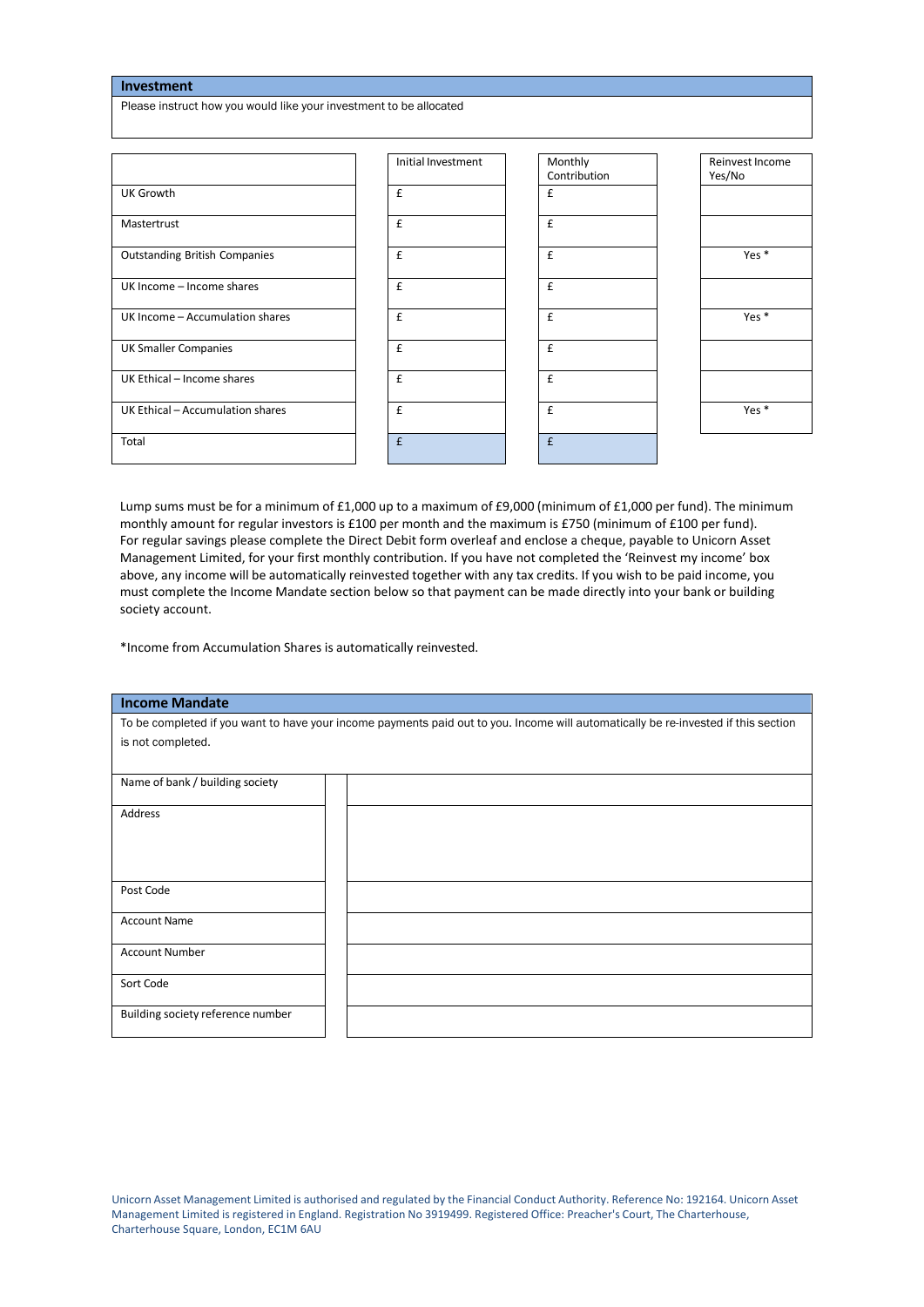| <b>Financial Advisor Details</b>                                                                                                                                                                                                                                                                                   |                       |  |
|--------------------------------------------------------------------------------------------------------------------------------------------------------------------------------------------------------------------------------------------------------------------------------------------------------------------|-----------------------|--|
| To be completed by an introducing agent                                                                                                                                                                                                                                                                            |                       |  |
| Name of Agent                                                                                                                                                                                                                                                                                                      |                       |  |
| Agent reference                                                                                                                                                                                                                                                                                                    | <b>FCA Number</b>     |  |
| <b>Contact Name</b>                                                                                                                                                                                                                                                                                                | Contact Telephone No: |  |
|                                                                                                                                                                                                                                                                                                                    | <b>Contact Email:</b> |  |
| Our default is that the intermediary has given advice on the enclosed investment (s), please note we must be advised at the point of<br>each subsequent investment if advice has not been given. Please confirm if no advice has been given, please leave blank if you have<br>advised the enclosed transaction(s) |                       |  |
| No advice has been given                                                                                                                                                                                                                                                                                           |                       |  |
|                                                                                                                                                                                                                                                                                                                    |                       |  |

#### **Identity Verification**

Together with Anti Money Laundering Documentation, for Corporate investors an up-to-date authorised signature list, Memorandum and Articles of Association or a Certificate of Incorporation (all documents must be the originals or certified true copies). We have certain responsibilities to verify the identity and permanent address of our clients under UK anti money laundering legislation. If you are resident in the UK we will undertake an electronic anti money laundering check of the personal data you have provided. The check will be undertaken by a reputable referencing agency, which will retain a record of that check. This information may be used by the ACD, Registrar and depository for fraud prevention purposes. Details of the service we use are available upon request. Where an electronic check of personal data is not appropriate or acceptable we will ask you to provide documents to establish the correctness of your personal details. These will generally be a certified copy of your passport or photo-card driving licence together with a copy of a recent bank statement or utility bill dated within the last three months, but other documents may be required by us depending on the circumstances. We reserve the right not to make payments to third parties unless this is in relation to a deceased account, and will not allow payments from any other party.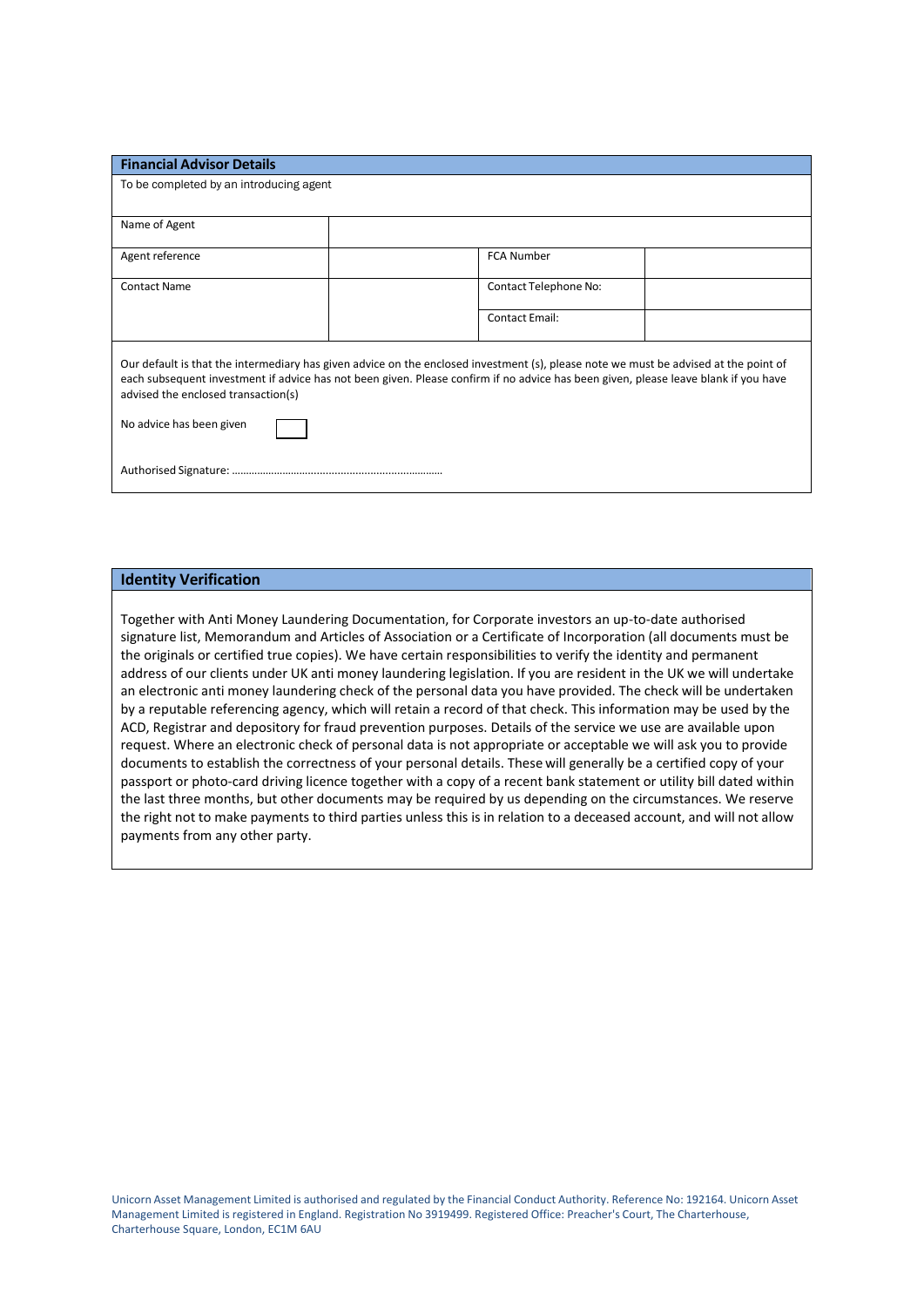#### **Declaration**

## **I declare that**

- I am 16 years of age or over.
- I am the Child/I have parental responsibility for the Child (delete which does not apply).
- I do not /The Child does not have a Child Trust Fund (delete which does not apply).
- I will be the registered contact for this Stocks and Shares Junior ISA.
- The Child is resident and ordinarily resident in the UK, or is a UK Crown servant, a dependant of a UK Crown servant or is married to/in a civil partnership with a UK Crown servant.
- I have not, and will not, subscribe to another Stocks and Shares Junior ISA for this Child.
- I am not aware that this Child has another Stocks and Shares Junior ISA.
- I am not aware of other Junior ISA subscriptions that will result in Junior ISA subscriptions for this Child exceeding the annual limit.
- I have not subscribed and I will not knowingly make subscriptions to Junior ISAs for this Child that will, when aggregated with other subscriptions, result in the overall subscription limit being exceeded for the tax year in which this application is made and in any subsequent tax year.
- I have a copy of the Key Investor Information Document and Junior ISA Terms & Conditions and have kept them for my records.

#### **I authorise Unicorn Asset management to:**

- Hold my cash subscriptions, Junior ISA investments, interest, dividends and any other rights or proceeds in respect of those investments
- To make, on the Child's behalf any claims to relief from tax in respect of rights of the Junior ISA investments

This application form has been completed to the best of my knowledge but should circumstances change, I will inform you immediately.

| Signature | Date |                          |   |
|-----------|------|--------------------------|---|
|           | DD   | $\wedge$<br><b>IVIIV</b> | Л |
|           |      |                          |   |

Your cheque should be made payable to **UNICORN ASSET MANAGEMENT LIMITED**